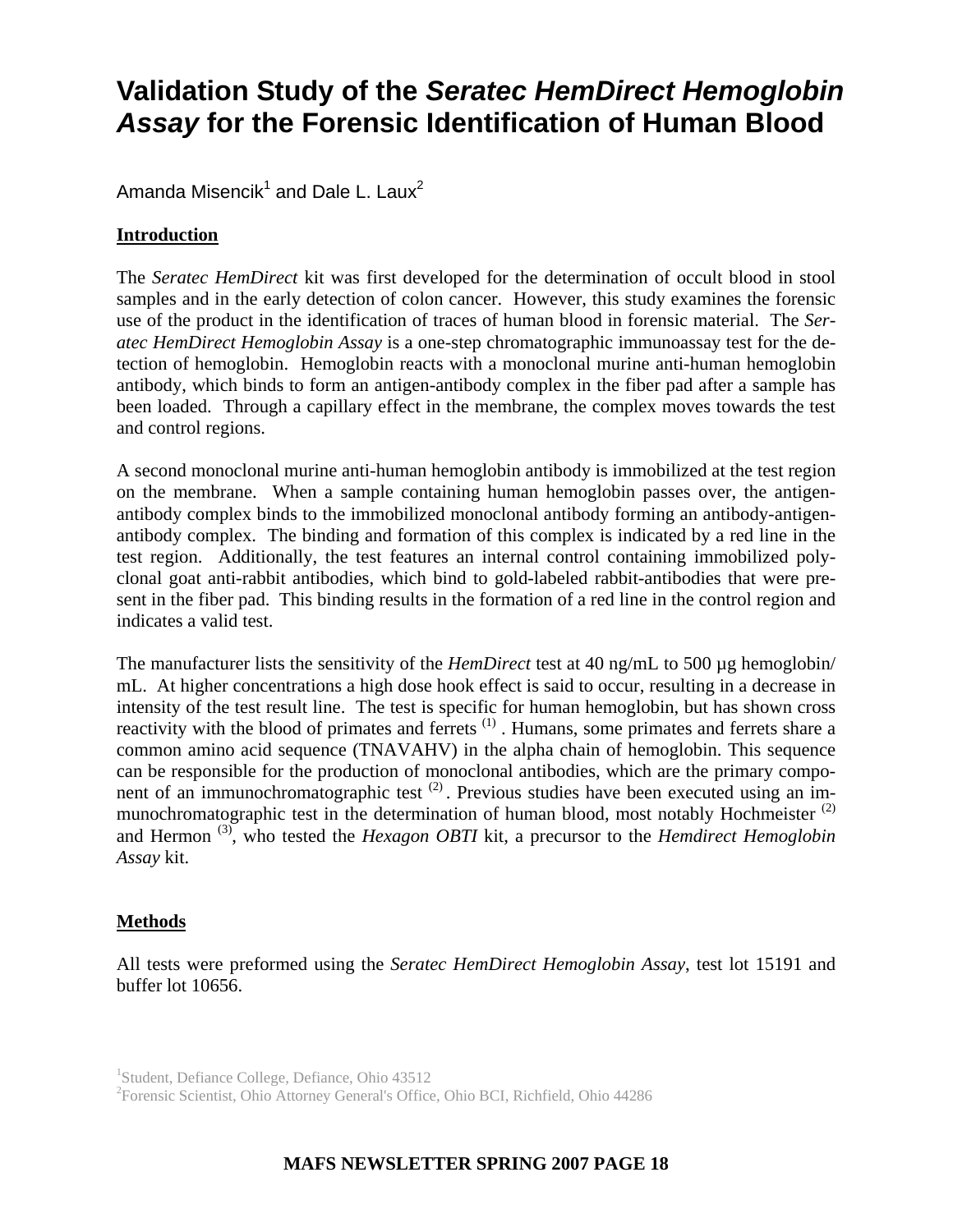### **Specificity and Sensitivity**

Hemoglobin (Sigma H7379-1G, Lot 039H7605) was prepared at a concentration of 1mg/mL. Using this hemoglobin standard, subsequent dilutions were prepared using deionized water, resulting in concentrations of 500, 250, 125, 62.5, 31.25, 16.5, 8.25, 4.13, 2, 1, 0.5, 0.25, 0.125, 0.0625, 0.03125, and 0.0165 µg hemoglobin/mL. The hemoglobin dilutions were first tested by adding 100 µL to the test sample well and recording results after 10 minutes. The dilutions were additionally used in preparing 5.0 $\mu$ L samples on approximately 1x1mm cloth. The samples were dried, cut out, and extracted for 30 minutes in *HemDirect* buffer. Three drops (100 µL) of sample were added to the sample well and results were recorded after 10 minutes. A separate set of hemoglobin dilutions was prepared with concentrations of 80, 60, 50, 40, and 30 ng hemoglobin/mL. 100  $\mu$ L of each dilution was added to the test sample well and results were recorded after 10 minutes.

Using whole blood (EDTA tube), dilutions with concentrations down to 1/500,000 were prepared with deionized water and 50 µL samples were added to cloth. The samples were dried, 1/4 portions were cut out, and then extraction was carried out in *HemDirect* buffer for 30 minutes. Three drops of the sample in buffer were added to the test sample well and results were recorded after 10 minutes. A separate set of dilutions from whole blood including: ½, 1/3, ¼, 1/5, 1/6, 1/8, 1/10, 1/12, 1/14, 1/16, 1/20, 1/24, 1/28, 1/30, 1/32, 1/40, 1/48, 1/56, 1/60, 1/64, 1/80, and 1/100 were prepared with deionized water. The dilutions were added to cloth in 50 µL samples and set to dry over night. A 1/4 portion of the sample was cut out and extracted in *HemDirect* buffer for 30 minutes. Three drops of each dilution was added to the test sample well and results were recorded after 10 minutes. The remaining samples on the cloth were used in the degradation study.

A swab of whole blood (EDTA) was taken, dried, and a series of serial dilutions were prepared with *HemDirect* buffer. The whole blood swab was extracted in buffer and then dilutions were made with this solution. Dilutions of ½, 1/8, 1/24, 1/80, 1/240, 1/400, 1/800, 1/1600, 1/4800, and 1/9600 were prepared. 100 µL of the samples were added to the test sample well and results were recorded after 10 minutes. This test was used as a control for the environmental study, to estimate the dilutions of swabs that would test positive for hemoglobin.

Animal blood samples were obtained on slides from the Cleveland Metroparks Zoo from the following species: Chimpanzee (*Pan troglodytes*); Gorilla (*Gorilla gorilla*); Wolf (*Canis lupus*); Clouded Leopard (*Neofelis nebulosa*); Orangutan (*Pongo pygmaeus*); Siamang (*Hylobates syndactylus*); Zebra (*Equus burchelli*); Black Howler Monkey (*Alouatta caraya*); Hamadryas Baboon (*Papio hamadryas*); Domestic Goat (*Capra hircus*); Rabbit (*Oryctolagus cuniculus*); Merino Sheep (*Ovis aries*); Guinea Pig (*Cavia procellus*); Fennec Fox (*Vulpes (Fennecus) zerda*); Siberian Tiger (*Panthera tigris altaica*); Warthog (*Phacochoerus africanus*); Swamp Monkey (*Allenopithecus nigroviridis*); Wolf's Guenon (*Cercopithecus wolfi*); European Polecat/Ferret (*Mustela putorius*); Snow Leopard (*Uncia uncia*); Prevost's Squirrel (*Callosciurus prevostii*); Persian Leopard (*Panthera pardus saxicolor*); Mini Horse (*Equus caballus*); Patas Monkey (*Erythrocebus patas*); Mini Donkey (*Equus asinus*); and Lion (*Panthera leo*). The animal blood was prepared as smears on glass slides and samples were taken by swabbing a small portion, to obtain a blood sample covering the swab's tip. The swabs were dried and the tip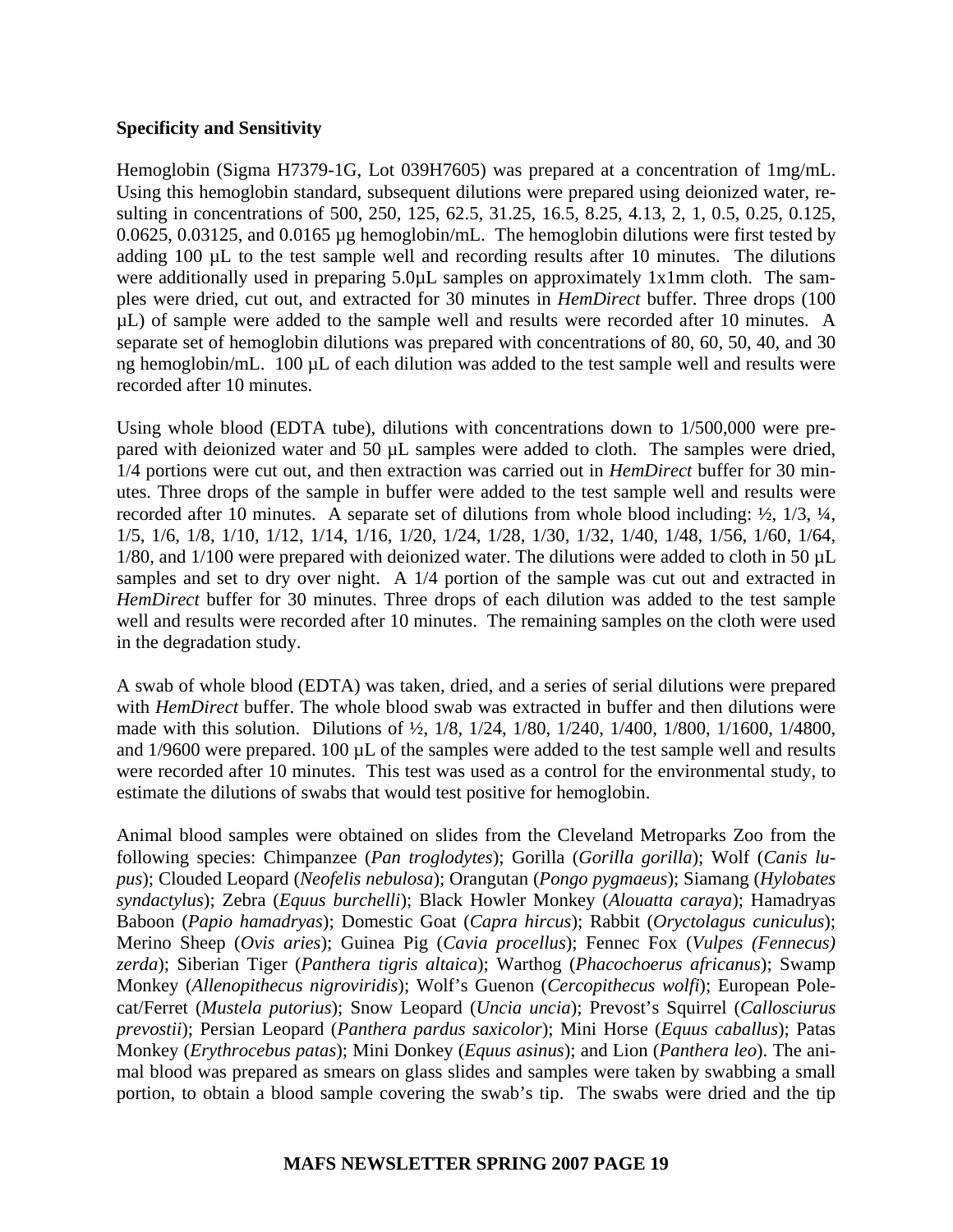containing blood was cut off for extraction. The extraction was carried out for 30 minutes in *HemDirect* buffer. Three drops (100 $\mu$ L) of sample in buffer were added to the test sample well and results were recorded after 10 minutes.

Urine, semen, saliva, and perspiration were collected on cotton swabs from volunteers. The tip from each swab was cut off and extracted in 2 mL of *HemDirect* buffer for 30 minutes. Testing was done using 3 drops (100  $\mu$ L) of sample in buffer and results were confirmed after 10 minutes.

#### **Degradation**

Two separate experiments were conducted to see the effects of the environment (heat, sunlight, rain, etc.) on exposed bloodstains. In the first, whole blood samples were swabbed onto different surface materials in five locations. The sites were (1) a metal dumpster with rust, (2) a hot air vent, (3) a metal doorframe, (4) brick/stone on the outside of a building, and (5) a wooden frame (Figures 1-5). Every week for a four week period, a swabbing from each location was taken. The sample covered the tip of a cotton swab, which was then cut off and set in *HemDirect* buffer for 30 minutes to extract. Three drops (100  $\mu$ L) of sample was added to the test sample well for each and results were recorded after 10 minutes. After one and two weeks an additional test was done with the most reactive samples. Dilutions of 1/1000 were made using *HemDirect* buffer and 3 drops were added to the test sample well. Results were obtained after 10 minutes.



**Figures 1-5.** Locations of samples for degradation study

The second degradation study was performed using the whole blood (EDTA) samples that had been prepared on clothing in the specificity and sensitivity study. Four strips of cloth containing the whole blood and dilutions of ½, 1/3, ¼, 1/5, 1/6, 1/8, 1/10, 1/12, 1/14, 1/16, 1/20, 1/24, 1/28, 1/30, 1/32, 1/40, 1/48, 1/56, 1/60, 1/64, 1/80, and 1/100 were set on a metal air vent outside. For a four week period, a quarter portion of the faintest stain was collected for testing. Extraction was done using *HemDirect* buffer for 30 minutes and results were obtained after 10 minutes. Testing was repeated with the next dilution until a positive result was reached indicating the minimum concentration that could be detected.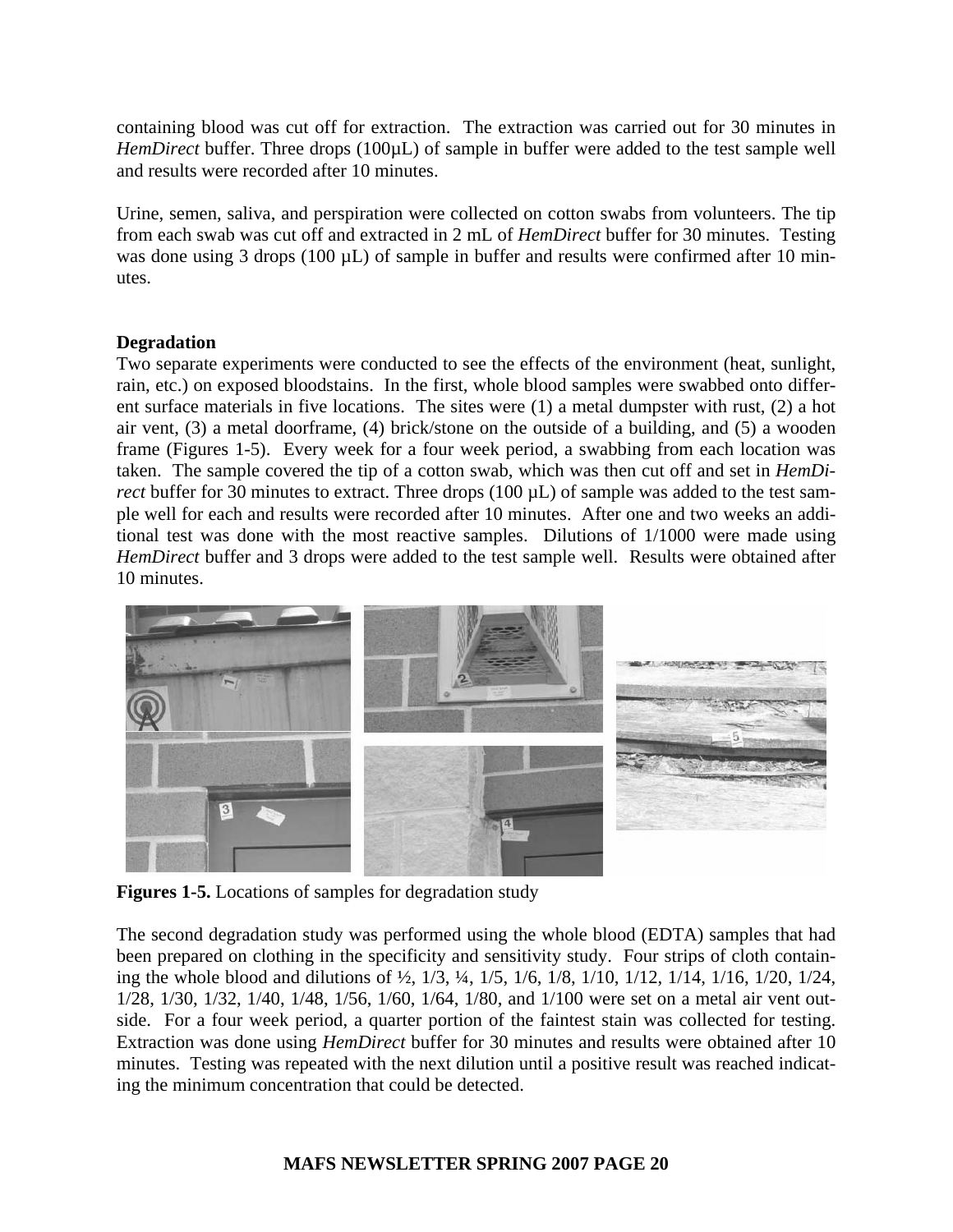#### **Aged Blood Stains**

Blood samples that had been stored at room temperature from the years 1974, 1984, and 1989 were obtained. The blood was on strands of fabric and was extracted by setting in *HemDirect*  buffer overnight in the refrigerator, for a total extraction time of approximately 24 hours. For testing, 3 drops (100 µL) of the sample in buffer was added to the test sample well and results were recorded after 10 minutes.

#### **Reproducibility**

From the aged blood extractions that had been prepared, two of the samples were obtained to test the reproducibility of the test results. Type O and Type AB blood from the year 1974 were used. For each blood sample, four separate testing cassettes were used and to each cassette, 3 drops (100  $\mu$ L) were added to the test sample well. Results were obtained after 10 minutes.

#### **Results**

#### **Specificity and Sensitivity**

The *HemDirect* kit was found to be specific for human blood and hemoglobin in all tests performed. In the tests using animal blood, positive results were observed in higher primate species and in the ferret, including some weak positive test lines. When testing other body fluids it was determined that trace amounts of blood will test positive. In regard to this study, saliva and semen were samples that tested positive for hemoglobin. In all tests, perspiration always showed a negative result.

Regarding sensitivity, the manufacturer lists 40 ng hemoglobin/mL as detectable and in this study, a weak positive at this concentration was observed. A positive test line for a weak concentration of hemoglobin was detected in a 62.5 ng hemoglobin/mL dilution made from hemoglobin (Sigma H7379-1G, Lot 039H7605) standard. Whole blood (EDTA) from a swab was diluted to 1/9600 with positive results being observed. In fresh whole blood (EDTA) stains made on clothing, samples diluted to 1/100 react positively. In reference to the high dose hook effect, the onset of this result was observed at concentrations of 500 ug and 1 mg hemoglobin/ mL. For these concentrations, the strength of the test line had weakened and samples with a higher concentration of hemoglobin could lead to false negatives. Additionally, whole blood can not be added to the test device as a sample; because of its viscosity, the sample is unable to pass through the membrane.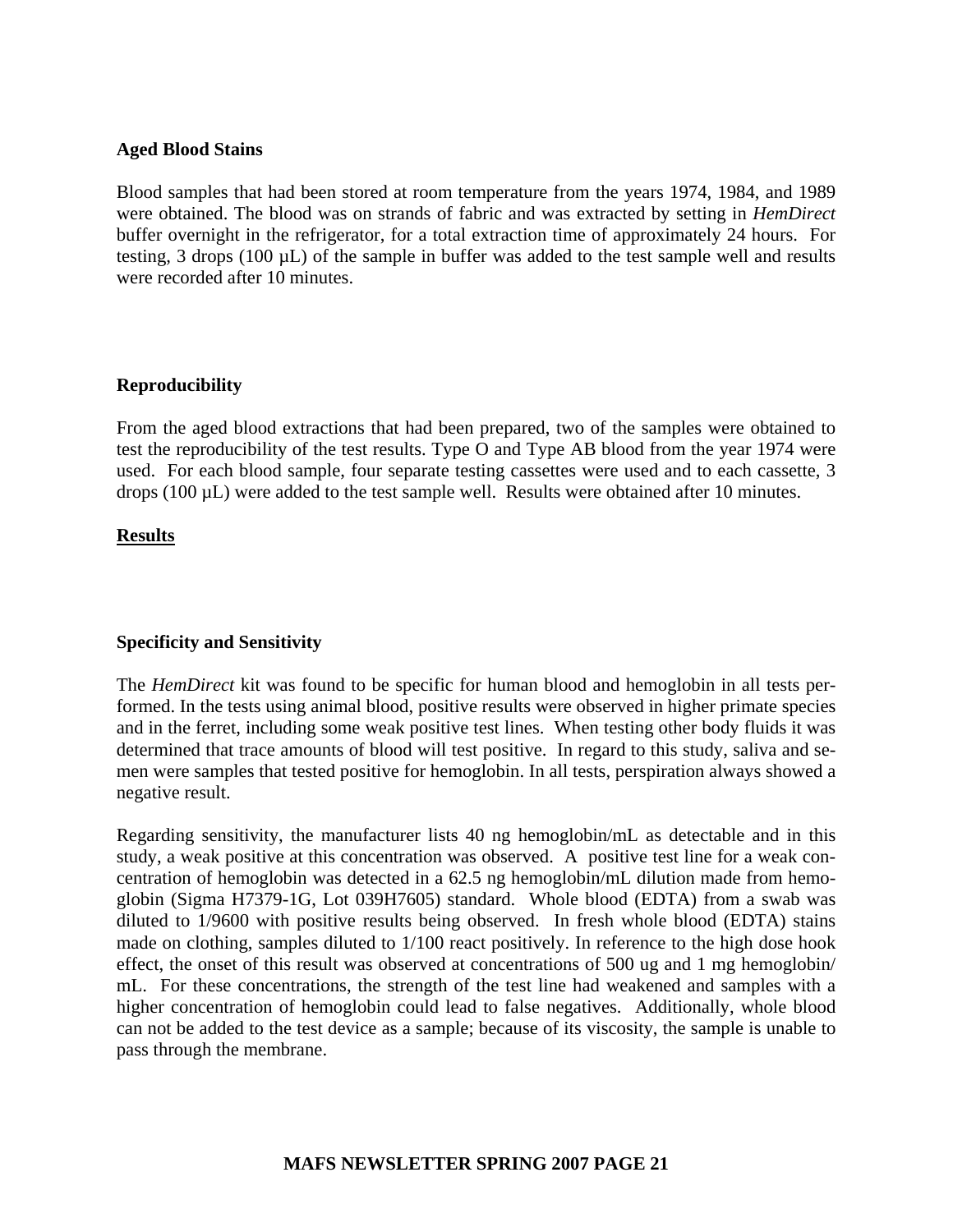| <b>Species</b>             | <b>Animal Identification Num-</b><br>ber | <b>Result</b> |
|----------------------------|------------------------------------------|---------------|
| Chimpanzee                 | 851113                                   | $^{+}$        |
| Chimpanzee                 | 840711                                   | $^{+}$        |
| Gorilla                    | 940815                                   | $\ddot{}$     |
| Gorilla                    | 940818                                   | $^{+}$        |
| Orangutan                  | 840408                                   | weak          |
| Orangutan                  | 930321                                   |               |
| Orangutan                  | 881111                                   | $\pm$         |
| Siamang                    | 880211                                   | weak          |
| Hamadryas Baboon           | 790408                                   |               |
| Ferret                     | 010329                                   | $+$           |
| Ferret                     | 980635                                   | weak+         |
| European Polecat (Ferret)  | 010329                                   | ä,            |
| <b>Black Howler Monkey</b> | 991105                                   |               |
| <b>Swamp Monkey</b>        | M11201                                   |               |
| Patas Monkey               | 980586                                   |               |
| Wolf                       | 961203                                   |               |
| Clouded Leopard            | 880911                                   |               |
| Zebra                      | 900307                                   |               |
| Domestic Goat              | M10521                                   |               |
| Rabbit                     | 980595                                   |               |
| Warthog                    | 900404                                   |               |
| Merino Sheep               | 991230                                   |               |
| Guinea Pig                 | M40105                                   |               |
| Fennex Fox                 | M50305                                   |               |
| Siberian Tiger             | MM0319                                   |               |
| Snow Leopard               | MM0329                                   |               |
| Prevost's Squirrel         | 970208                                   |               |
| Wolf's Guenon              | M21006                                   |               |
| Persian Leopard            | 970822                                   |               |
| Mini Horse                 | 870503                                   |               |
| Mini Donkey                | MM0327                                   |               |
| Lion                       | 930302                                   |               |

 **Table 1.** Results from animal blood testing

# **MAFS NEWSLETTER SPRING 2007 PAGE 22**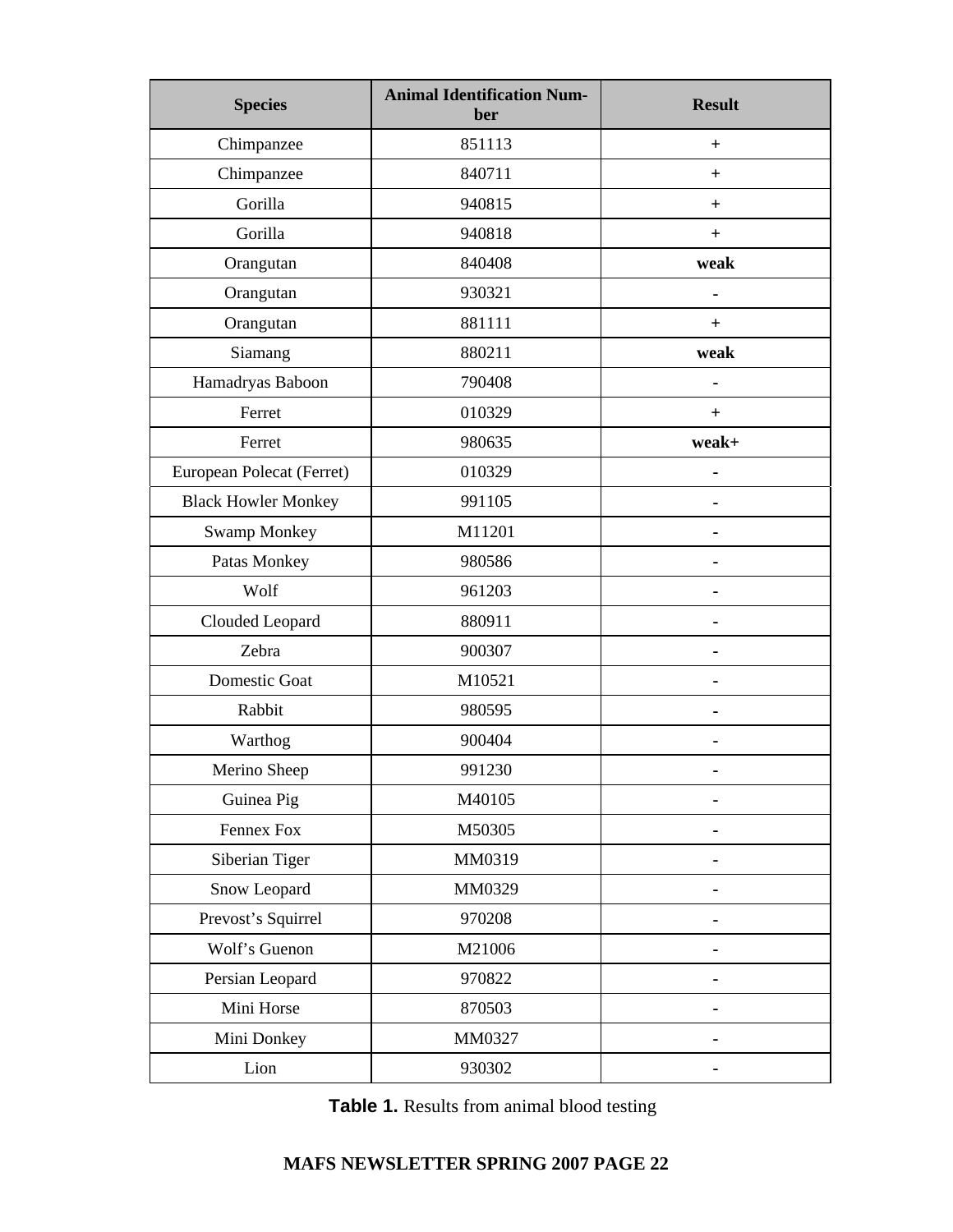#### **Degradation**

In the study of blood samples on exterior surfaces, all samples were positive after two weeks of exposure to the environment. However, after four weeks of exposure, significant deterioration was seen in four of the five samples. Table 2 contains the results of the testing. In regard to collection of test samples, those obtained from metal surfaces were difficult to swab and yielded weaker results as the time interval increased. Wood and brick proved to be the best surfaces for sample collection and yielded continuous positive results during the four week period.

| <b>Sample Location</b> | 1 Week   | 2 Weeks | 3 Weeks | <b>4 Weeks</b> |
|------------------------|----------|---------|---------|----------------|
| $(1)$ Dumpster         | $^{+}$   | $^{+}$  | weak    | faint $+$      |
| $(2)$ Vent             |          | $^{+}$  | weak    |                |
| (3) Doorframe          |          | weak    |         |                |
| $(4)$ Brick            | $^{+}$   | $+$     | $^{+}$  |                |
| $(5)$ Wood             | $+$      | $^{+}$  | $^{+}$  | $\overline{+}$ |
| 1/1000 dil. Dumpster   | $^{+}$   |         |         |                |
| $1/1000$ dil. Brick    | $weak +$ |         |         |                |
| 1/1000 dil. Wood       | weak +   |         |         |                |

**Table 2.** Results from degradation study of blood samples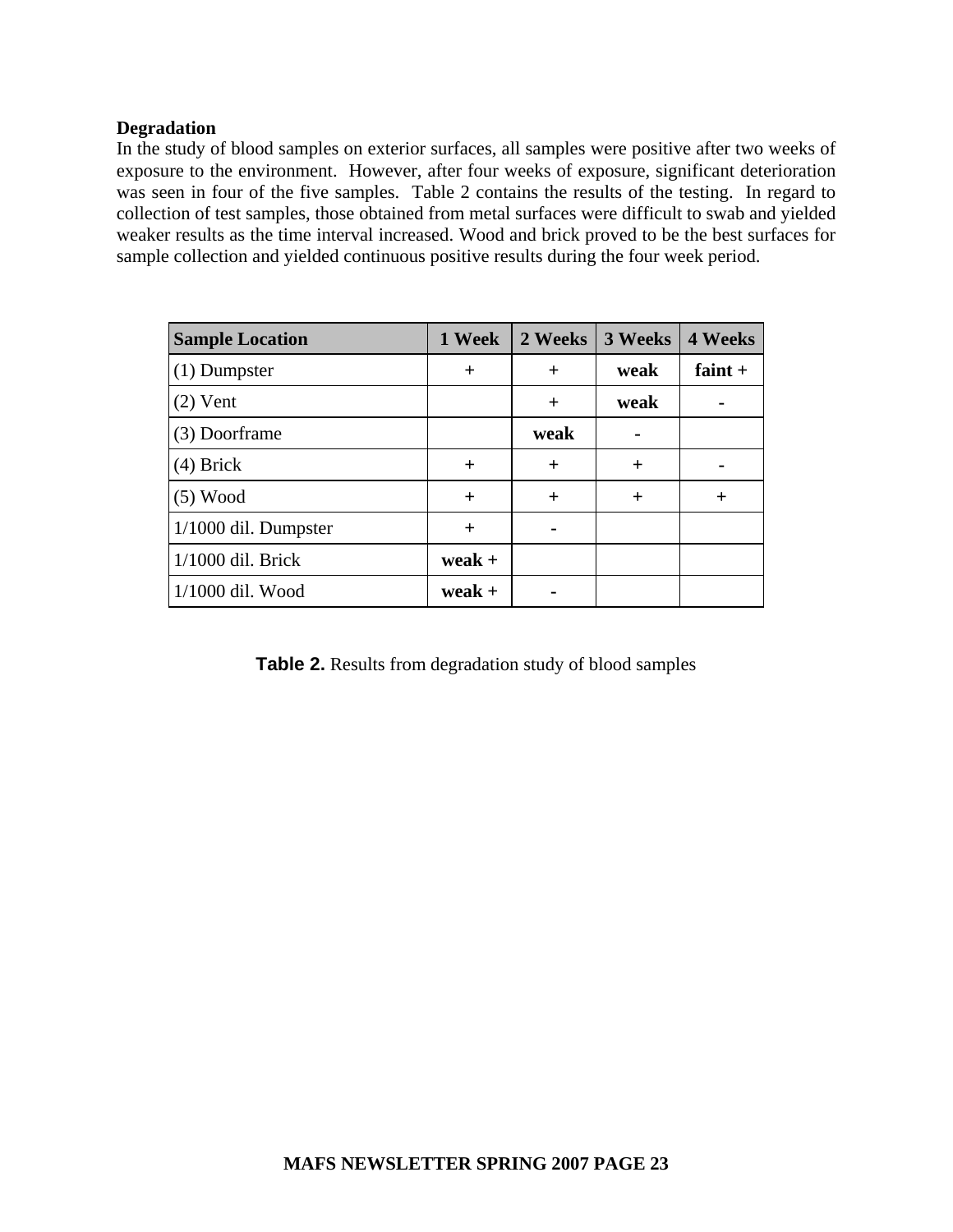| <b>Whole Blood</b><br><b>Dilution</b> | 1 Week         | 2 Weeks        | 3 Weeks           | 4 Weeks          |
|---------------------------------------|----------------|----------------|-------------------|------------------|
| Whole Blood                           |                |                |                   | $\boldsymbol{+}$ |
| $1/2$                                 |                |                | $\qquad \qquad +$ | weak $+$         |
| 1/3                                   |                |                | $\Box$            |                  |
| $\frac{1}{4}$                         |                |                | $\blacksquare$    |                  |
| $1/5$                                 |                | weak $+$       |                   |                  |
| $1/6$                                 |                |                |                   |                  |
| $1/8\,$                               |                | $\blacksquare$ |                   |                  |
| $1/10$                                |                |                |                   |                  |
| $1/12$                                |                | $\blacksquare$ |                   |                  |
| 1/14                                  |                | $\blacksquare$ |                   |                  |
| $1/16$                                |                | $\blacksquare$ |                   |                  |
| $1/20$                                | weak $+$       |                |                   |                  |
| 1/24                                  |                |                |                   |                  |
| $1/28$                                |                |                |                   |                  |
| 1/30                                  |                |                |                   |                  |
| $1/32$                                |                |                |                   |                  |
| 1/40                                  | $\blacksquare$ |                |                   |                  |
| 1/48                                  |                |                |                   |                  |
| 1/56                                  |                |                |                   |                  |
| $1/60$                                | $\blacksquare$ |                |                   |                  |
| 1/64                                  |                |                |                   |                  |
| $1/80$                                | $\blacksquare$ |                |                   |                  |
| 1/100                                 | ٠              |                |                   |                  |

**Table 3.** Results from degradation study of blood samples on clothing. The shaded areas were not tested but assumed to be positive based on the results from the stronger dilution testing as a weak positive .

The study using whole blood (EDTA) stains on clothing showed positive results for whole blood over a four week period. However, the stain dilutions prepared showed significant deterioration after one and two weeks of environmental exposure. By weeks three and four, only whole blood and a <sup>1/2</sup> dilution of whole blood showed positive results. It's hypothesized that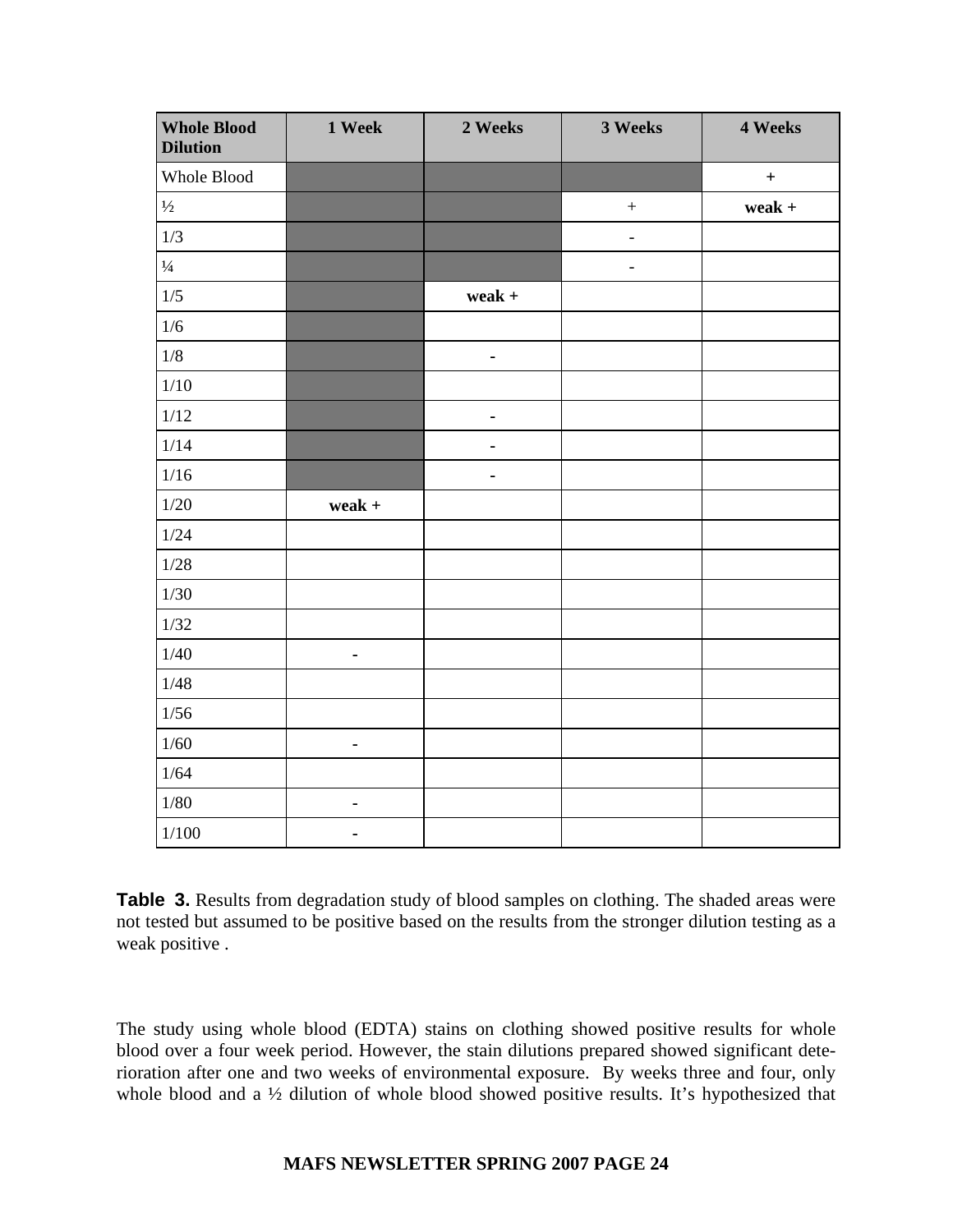large amounts of rainfall and heat lead to the breakdown of hemoglobin on the cotton fabric. Table 3 contains results from the four week period when the test was performed.

#### **Aged Blood Stains**

Of the four aged blood stains tested from 16, 21, and 31 years ago, all tested positive for hemoglobin. The 24 hour extraction period in buffer worked sufficiently to obtain a sample for testing.

#### **Reproducibility**

The Type O blood from 1974 tested as a weak positive when originally tested. When the same sample was added to four separate test cassettes, a weak positive result was observed in all of them with no variation. The Type AB blood from 1974 tested as positive when originally tested. The sample was then tested in four separate test cassettes and the same positive results were observed in all of them with no variation.

#### **Discussion**

The results from this study show that the Seratec HemDirect Hemoglobin Assay is an applicable test kit for the determination of human blood in the forensic field. The HemDirect kit is human or primate specific, although has a cross-reactivity with ferret blood, and has a broad sensitivity range for detecting varying concentrations of hemoglobin. The test kit is efficient in detecting aged blood samples at least thirty years old and consistently yields the same result.

#### **Acknowledgements**

We wish to thank the Cleveland Metroparks Zoo for providing the animal blood samples used in this research, particularly Linda DeHoss at the Animal Hospital for her assistance in the procurement of the samples.